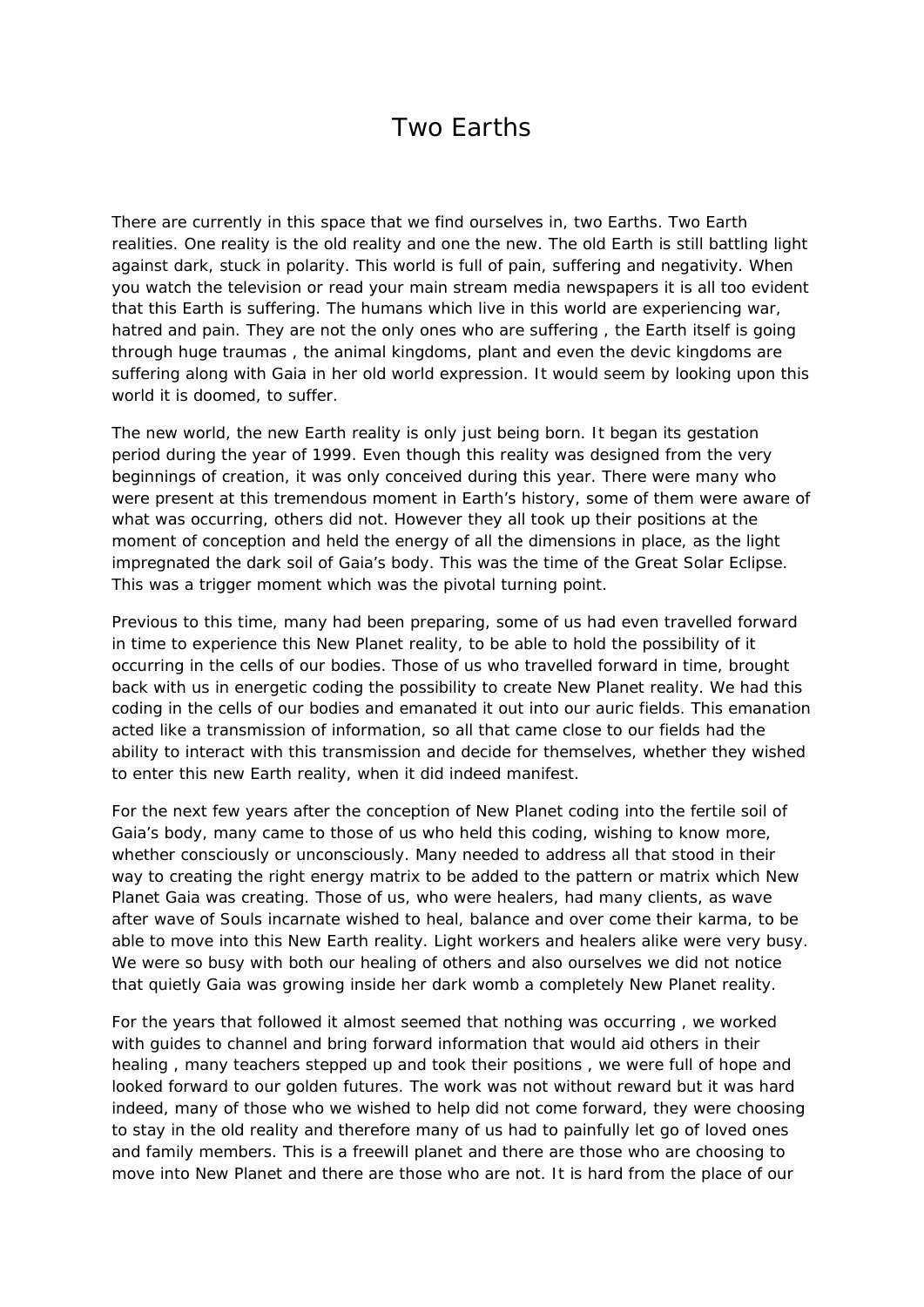human nature to let go of those who are not choosing to come with us, into new planet, we wanted to hold on to them. We even got angry and frustrated when those who were deaf did not want to hear and those who were blind did not want to see. Many of those who were choosing to stay in the old world had travelled through many lifetimes with us, we were karmically bound. It took some time to finally free ourselves from these binds.

At this point we were tired indeed and for many of us who had taken our positions up at the first call, rested, some of us even thought we had lost our way. I myself gave up travelling, and teaching seminars and went to rest in India. Many of us found ourselves back in what we thought were old planet professions and it almost seemed as if we were not doing our mission anymore. I know for myself I felt that deciding to settle in one place and take up a normal everyday job was somehow me failing at my mission. Little did I know that this was meant to be, I needed the rest, I needed to move off the stage and allow the next phase of actors to take up the play. I needed to anchor to Gaia and find my place and root myself to her body, to stabilise myself for what was to come.

For a few years it seemed that not much had changed in the world and the momentum of the wave of consciousness had somehow dissipated. Then all of a sudden a ripple of energy passed through the collective consciousness of mankind and the next wave of light workers took up their positions. These light workers were not so focused on healing, they were focused on truth. This was the time of 9.11.

This is an encoded event. Now from one perspective we all know it is the dark cabal which did this and what followed was the most appalling crime against humanity. The New World Order first came into light at this time. There were of course lots of people who believed the lies of the dark cabal and moved into fear. For those of us who had eyes to see and intuition functioning, we all knew exactly what was going on. It is now in this time becoming more and more mainstream knowledge. From another perspective it is encoded event. Not only did the dark cabal recognise this as a sign, to them obviously empowering evidence that their plan was going ahead, but for me it was also a triggered encoded event which my Soul had been waiting for.

I was in Germany at the time, staying with friends. I had gone for a walk with my girlfriend and when we walked back into the house; her husband was crying and watching the TV. She asked what was wrong and he explained that the Twin Towers been attacked. As he said this the TV showed the footage. She broke down in tears too and held him; I however rushed to the toilet. I needed to hide myself because I was having the most incredible energy rush and strange and unexpected reaction to this event. I was rushing with excitement. I wanted to jump up and down with ecstasy. Every cell in my body was tingling and all I could keep saying in my head was "this is it we are going to new Planet". All the time I was having this experience I could see images flooding my mind's eye. I saw the towers as the two poles of polarity. I saw them fall and with them the prison of polarity fell with them. I saw the Earth split in between the two towers and I knew the two Earth realities had been made possible for humanity as a whole. It would be up to every individual to decide which reality they were going to stand in. I also had the image of the dollar sign. It looked like a snake with two bars like the bars of a prison trapping and confining and controlling the snake. The snake is the snake of creation, of Gaia, it is the ability to manifest, and it has been controlled and trapped for all this time. Now with the bars of the prison falling the snake of all creation would be free.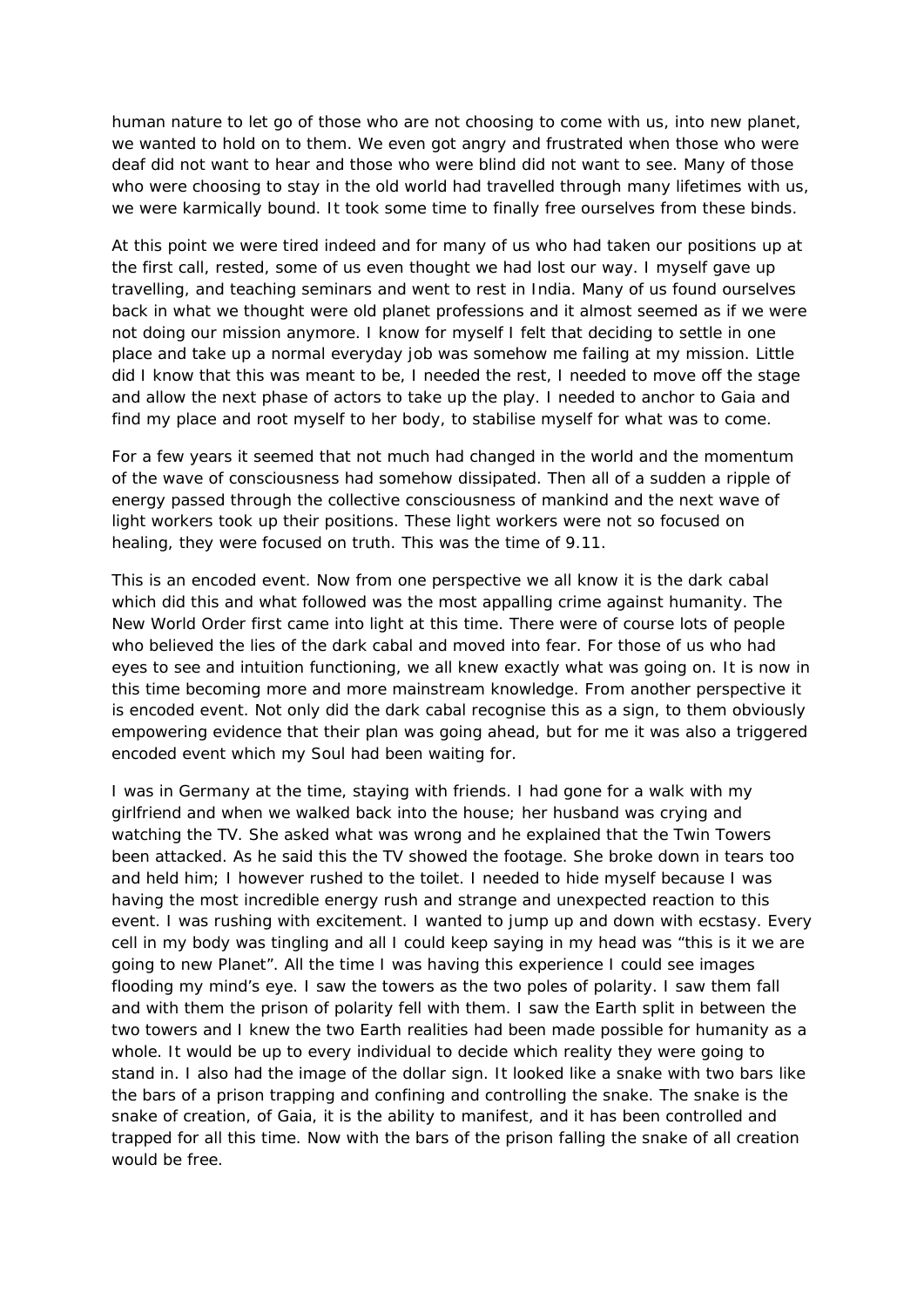I returned to my friends and pretended to be concerned as they were, not to appear too strange but all the time I wanted to tell them not to worry this was the start of much change, and eventually we would go to new planet.

From this time a new wave of Souls took up their positions to hold the energy of truth. Finding out that the dark cabal and the American government had done this evil deed made people start to ask questions about what else they had done without us knowing. So we started to demand the truth. We are seeing this in our time right here and now. All over the world people are waking up, taking up their positions. They are demanding truth, weeding out every little bit of hidden information they can find. This wave of truth is raising higher and higher everyday.

Truth is a high energy which when it comes into contact with a low energy, it stirs up things. You can see this happening in the world in both your personal lives and in the world globally. As the energy of truth comes into contact with the dark which is present on this planet it agitates the dark, makes the dark react in its worst expression. The dark forces which have ruled and dominated this world for thousands of years are for the first time feeling threatened. They had become complacent, they have become arrogant, thinking their evil and dark agendas would never be realised and stopped. They thought there was nothing to challenge them. Now they are feeling the energy of truth coming on to the planet, they are indeed feeling threatened. I have seen this process many times in my healing work both in seminars and individual healings.

The process which I use and teach is based in this fundamental concept that truth agitates the dark. A low energy and a high energy cannot exist in the same space, so if you call in the higher energy of truth and allow it to sit in the same space, as the dark low energy, it will call all that is not in truth to the surface to be healed. Once this healing is complete then the truth has space in which to anchor. This healing goes on inside the cells of the body, raising the very frequency. The Earth is in the middle of this process. The light workers on the planet are channelling the truth frequency into the darkest places. It is agitating the dark; the dark cabal who rule this planet are feeling for the first time, disempowerment. They are not used to this, they are being backed into a corner and that is why they are reacting and laying down even more restrictive and binding rules and laws. They are trying to take away others free will. This is only part of the process it will continue for some time but eventually the truth will bring all that has been hidden to the surface and a great healing will occur. You are seeing this also reflected in Gaia. She is shifting, with Earth quakes, volcanoes, storms and many other Earth changes.

These times in which we live can be challenging but it is not to be feared. Hold the truth that is all you are supposed to do, let this energy bring to the surface all that is to be healed.

Many light workers say just hold love, and even though love is indeed needed, it is not the only way. We need to stir things up, get people talking about all that has been hidden. For some of us truth warriors we need to be strong and challenge other people's outdated paradigms. This is not an easy task as many react with fear and anger; many would rather attack the messenger. Stand strong in your truth, be in truth with love and respect but do not falter.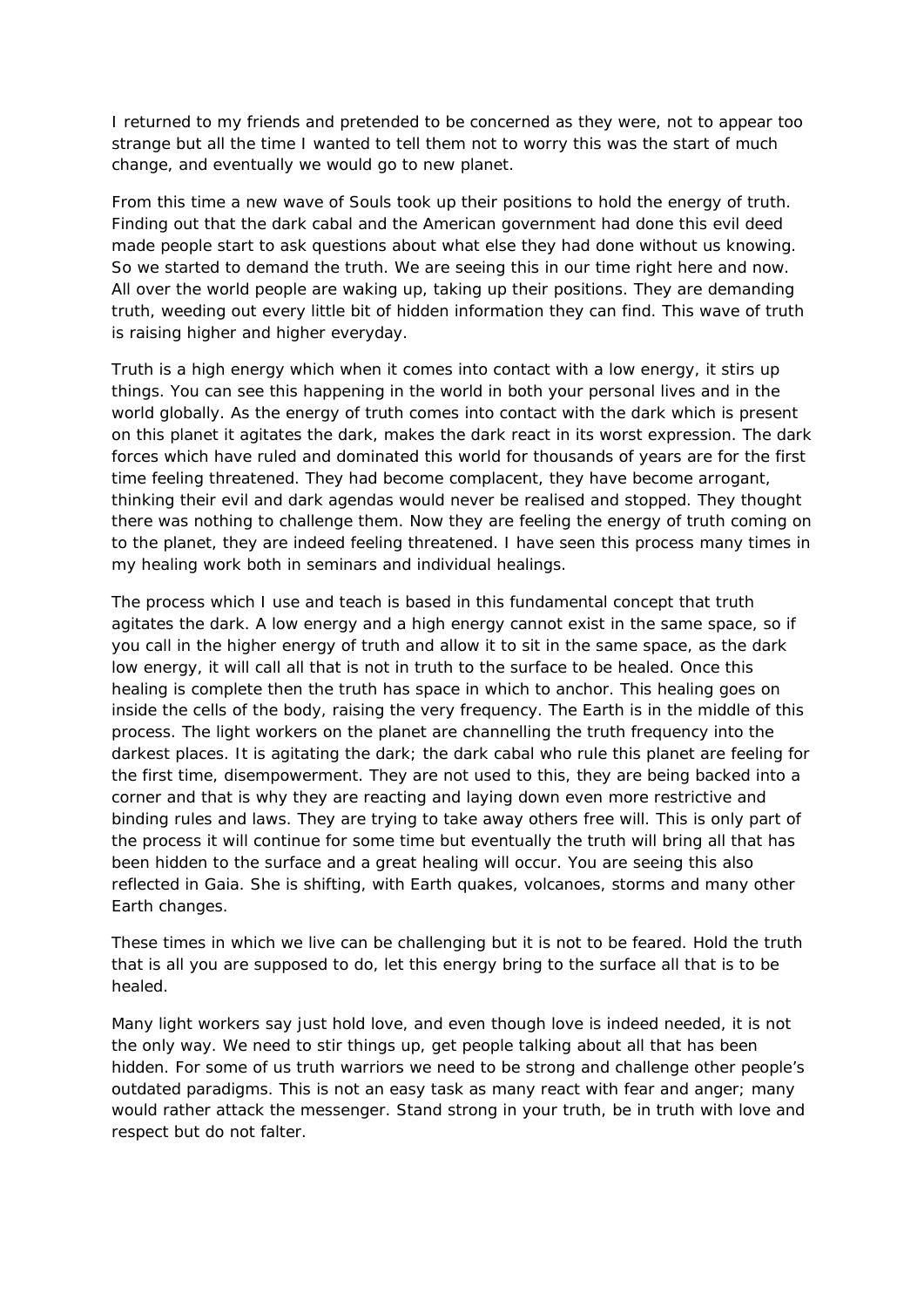You can see this phenomenon in the protests which are arising all over the planet. Many are waking up; the dark cabal fear this the most and are putting in measures to stop this rising of the truth. However they will not be successful for this wave of consciousness will gain momentum and will carry all who can surf the wave into the glory of a New Planet reality.

Are you one of the truth warriors? Do you try to tell others the truth only to be met with fear, and anger? I have noticed this going on in my own life; I have been trying to tell people about the chemtrails. They react in two ways, either they do not believe me and are arrogant and ridicule me or they do not care. This has been hard for me to understand, I have asked myself over and over why do they not see them (as some physically cannot see them), and why do they not care.

With much pondering on this, I suddenly realised what was going on, whilst I was complaining to a friend about their reactions. I heard myself say "my god it seems like there are two realities going on here, they are in one and I am in another". It suddenly dawned on me that was exactly what was going on. There were indeed two realities going on. They were in the old world, where most humans are asleep, living and dreaming in their polarised reality. I and many others are in the other New Planet reality, which is shifting and moving, trying to surf the wave of consciousness and truth which is crashing against its shore. I had often said things like "how can they not see what is going on in the world"? I then realised the reason for this is because it was not going on in their world. They are in a completely different reality.

These two realities are sitting side by side and it is hard to see that there are two realities at all. Even for those who have already in their Soul's plan signed up for this New Planet reality, there are days when we move back into the old reality , and there are some days when we have one foot in one reality and one foot in another. Some days we are full of hope and promise for our futures and other days, we are drowning in the negativity. This is a process which once again I have seen reflected in the transformation process that I teach. During this process pain and negativity comes to the surface to be healed and the person cries, gets angry and moves through fear and then the truth washes it away. But this is not the end of the process; there are layers and layers to most healing sessions. The next level of the issue will raise its ugly head to be blasted and eventually healed by the truth. As the process goes on, the challenges of healing become more and more intense. We are seeing this in our world everyday there is more and more drama building.

However there comes a time in the process where the person gets to the core issue. Which is always the same, the pain and fear of being separate from the Source, the Creator. Every issue in every one's life has this at its core. With this healed the person can anchor in incredible amounts of truth and thus a change in vibration occurs. That is when the love of the Soul floods the body and I then see people crying with tears of joy. The issue they were healing seems silly, insignificant and they get an overwhelming feeling that they were only playing in the illusion of the pain. This is what we as a collective are going through. We are moving through layers and layers to this issue of the illusion that is present on the Earth. We eventually will get to the core issue; I believe this is happening in little ways every day however the big collective core issue will be brought to the surface during the 2012 alignment. Once this is healed we will move into new planet.